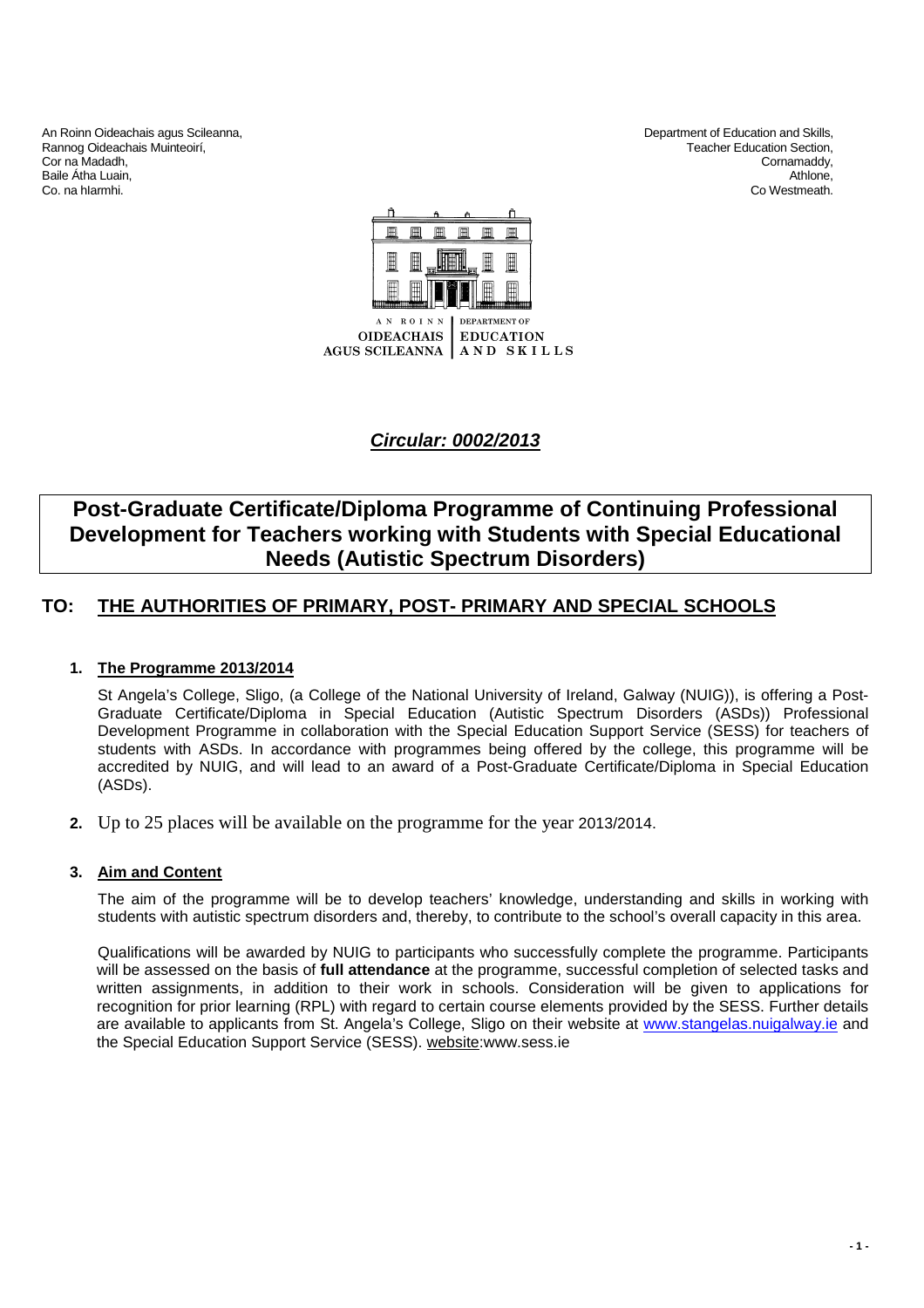## **4. Duration and Organisation**

This Post-Graduate Certificate/Post-Graduate Diploma is a professional development programme which can be obtained over a maximum of two years. The programme comprises four modules, as follows:

## **Post-Graduate Certificate**

• **Module one (Core Module)** - Understanding Autistic Spectrum Disorders

**And** 

**Module two -** Assessment, Planning, Applications and Curricular Access

 **Or** 

• **Module three** - Teaching Approaches

## **Post-Graduate Diploma**

- **Module one** Understanding Autistic Spectrum Disorders
- **Module two** Assessment, Planning, Applications and Curricular Access
- **Module three** Teaching Approaches
- **Module four** Self Management and Behaviour

Completion of Modules 1 (Core) and 2 or 3, together with successful completion of the necessary course work and a practicum will attract a **Post-Graduate Certificate** in Special Education (Autistic Spectrum Disorders). Completion of the additional two modules together with the necessary course work will attract a **Post-Graduate Diploma** in Special Education (ASDs). Participants who complete the Certificate level may progress to the Diploma level and, on successfully completing it, will exit with a Post-Graduate Diploma in SEN (ASD).

Participants will not necessarily be required to complete individual modules sequentially. However all elements of all modules must be completed within a consecutive two-year period.

The programme will require from a minimum of eighteen days (Certificate) to thirty-seven days (Diploma) release from school over the two-year period. As a result of RPL for individual teachers the number of days release required may also be reduced.

Attendance on at least 5 Saturdays at a central venue will be a requirement for successful applicants.

Class visits from SESS and St. Angela's personnel for the purposes of support provision and practicum assessment respectively are an essential component of the programme.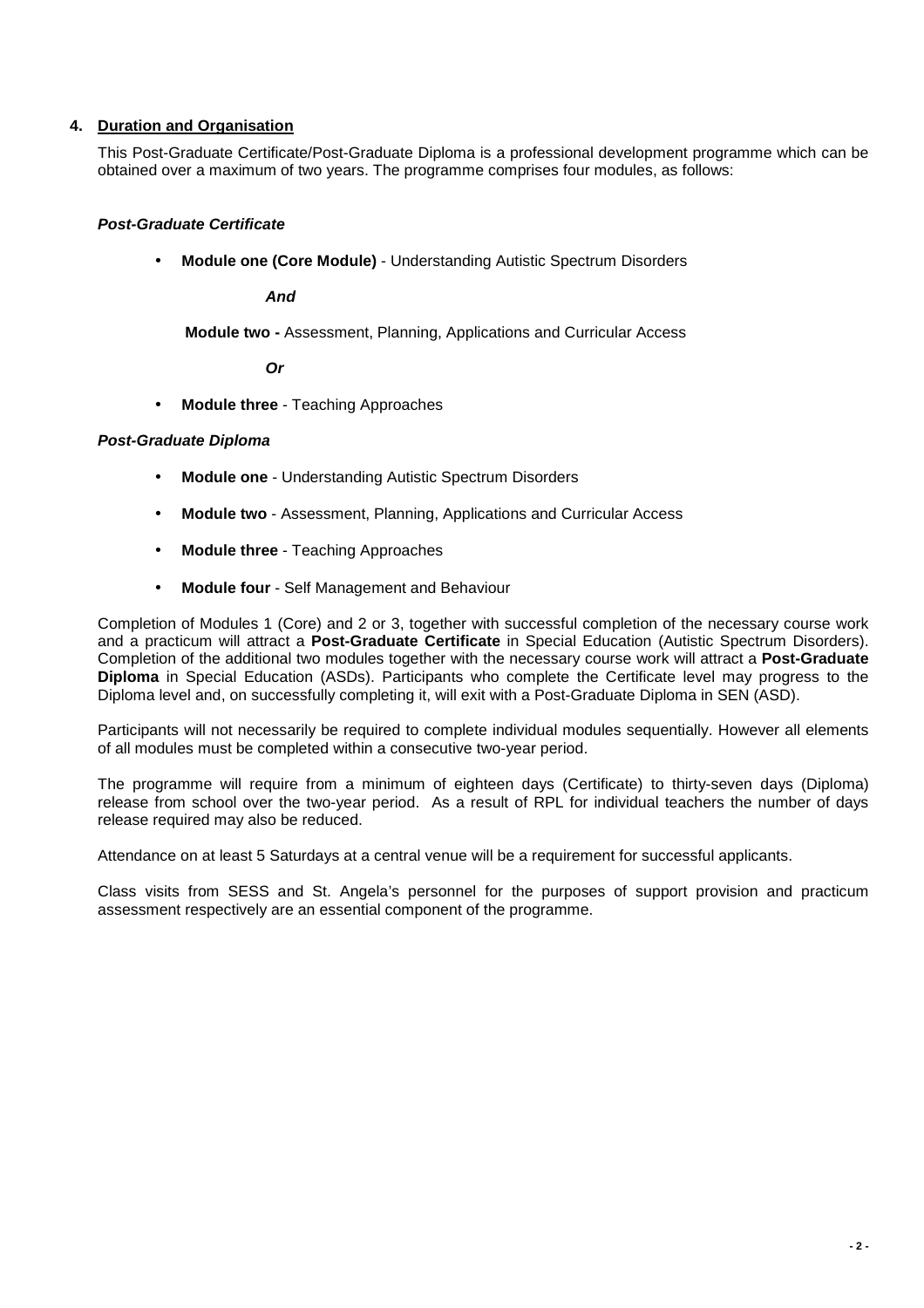## **5. Eligibility**

## **Please note that all teachers must be registered in accordance with Section 31 of the Teaching Council Act, 2001. Please refer to the Teaching Council website** www.teachingcouncil.ie **for further information.**

This programme is for registered teachers who hold a post currently funded by the Department of Education and Skills and who are currently working with students with Autistic Spectrum Disorders (ASDs) or will be working with students with ASDs for the duration of the Programme in recognised Primary schools including Special Schools and recognised Post-Primary Schools. **The programme is designed specifically to assist teachers in meeting the learning and teaching needs of students with ASDs**. Potential applicants must therefore have a teaching role in relation to students with ASDs.

Candidates should note that evidence of Garda vetting is required for participation in the course.

## **(a) Primary:**

**Teachers will be required to forward a copy of their Registration Certificate or Confirmation of Registration letter<sup>1</sup> from the Teaching Council, when submitting their application form. If the "Education Sector(s)" field is blank, teachers will be required to provide evidence that they have qualifications suitable to teach in either the mainstream primary sector or to teach students with Special Educational Needs or students requiring Learning Support in the primary sector.** 

Applicants from Primary Schools should have successfully completed their probationary period.

## **(b) Post-Primary**

**Teachers will be required to forward a copy of their Registration Certificate or Confirmation of Registration letter from the Teaching Council, when submitting their application form (see footnote below). If the "Education Sector(s)" field is blank, teachers will be required to provide evidence that they have qualifications suitable to teach in either the mainstream post-primary sector or to teach students with Special Educational Needs or students requiring Learning Support in the post-primary sector.** 

Applicants from Post-Primary Schools should have successfully completed their Post Qualification Employment (PQE).

## **(c) Special Schools**

 $\overline{a}$ 

**Teachers will be required to forward a copy of their Registration Certificate or Confirmation of Registration letter from the Teaching Council, when submitting their application form (see footnote below). If the "Education Sector(s)" field is blank teachers will be required to provide evidence that they have qualifications suitable to teach either in the mainstream primary or post-primary sectors or to teach students with Special Educational Needs or students requiring Learning Support in the primary or post-primary sector or to teach in special school settings.** 

Applicants from Special Schools should have successfully completed their probationary period.

Consideration will be given to applications for RPL under the College's RPL policies and procedures. Relevant SESS courses in the learning and teaching of students with ASDs will be considered in this context.

Teachers who are participating in this programme must continue to have a teaching role in relation to students with ASDs for the duration of the programme. It is also advised that school management should make every effort to ensure that students with ASDs continue to benefit from teachers' knowledge and expertise in this area,

**<sup>1</sup> Confirmation of Registration letter is available to download from the Registered Teacher Login Facility on the Teaching Council website www.teachingcouncil.ie**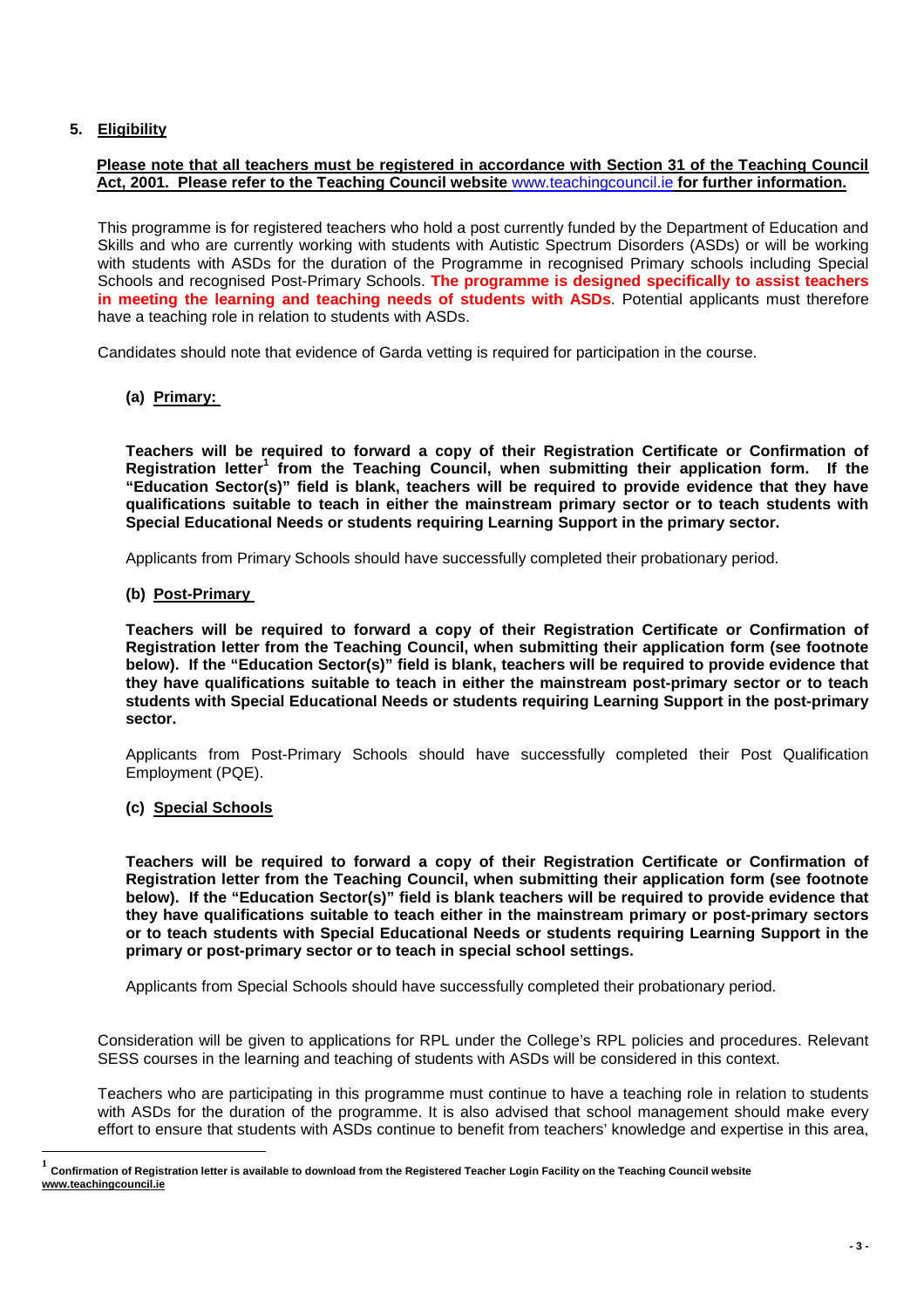through assigning the learning and teaching of students with ASDs to teachers who have successfully completed this programme. Collaborative practices, such as team-teaching, can also form a part of these arrangements.

## **6. Applications and Selection**

An Application Form accompanies this Circular for completion by eligible teachers interested in participating in the programme.

Normally, applications will be accepted from not more than one teacher per school who meets the requirements outlined in this Circular.

## **Important**

Eligible teachers nominated by their school authorities who wish to be considered for admission to the Programme should send their applications to **The Programme Co-ordinator, Post-Graduate Certificate/Diploma in Special Education (ASDs), Centre for Special Educational Needs, Inclusion and Diversity, St. Angela's College, Lough Gill, Sligo,** to be received not later than **1 March 2013.** 

Applicants for this programme will not be required to attend for interview.

**All applications must be accompanied by a non-returnable administration fee of €25. Applicants are advised that they should retain evidence of postage.** 

## **7. Funding**

All elements within each module are funded by the Teacher Education Section of the Department of Education and Skills through the SESS.

#### **Applicants will be responsible for payment of a fee of €300 per module** and will be invoiced by St.

Angela's College as per the College's current policy. In this regard, your attention is also drawn to the Teacher Fee Refund Scheme. The purpose of this scheme is to provide funding towards the cost of course and examination fees incurred by Primary and Post-Primary teachers on successful completion of in-career development courses approved by the Department and school authorities. Further information is available at http://www.mie.ie/refundoffees/

## **8. Travel and Subsistence**

Travel and subsistence will be provided for any of the face-to-face elements of the programme in accordance with Teacher Education Section rates.

## **9. Extra Personal Vacation**

No extra personal vacation will be allowed in respect of attendance at the Programme.

## **10. Substitution**

Substitution, which must be approved by the managerial authority of the school/VEC, will be allowed. The substitution must be deemed necessary to cover the approved periods of absence of the teacher from teaching duty for attendance at the course. Documentation from the SESS/college specifying the absence details must be retained by the school.

## **11**. **Salary Arrangements**

All teachers on release from their school under the terms of this Programme will continue to receive their salary in the usual way.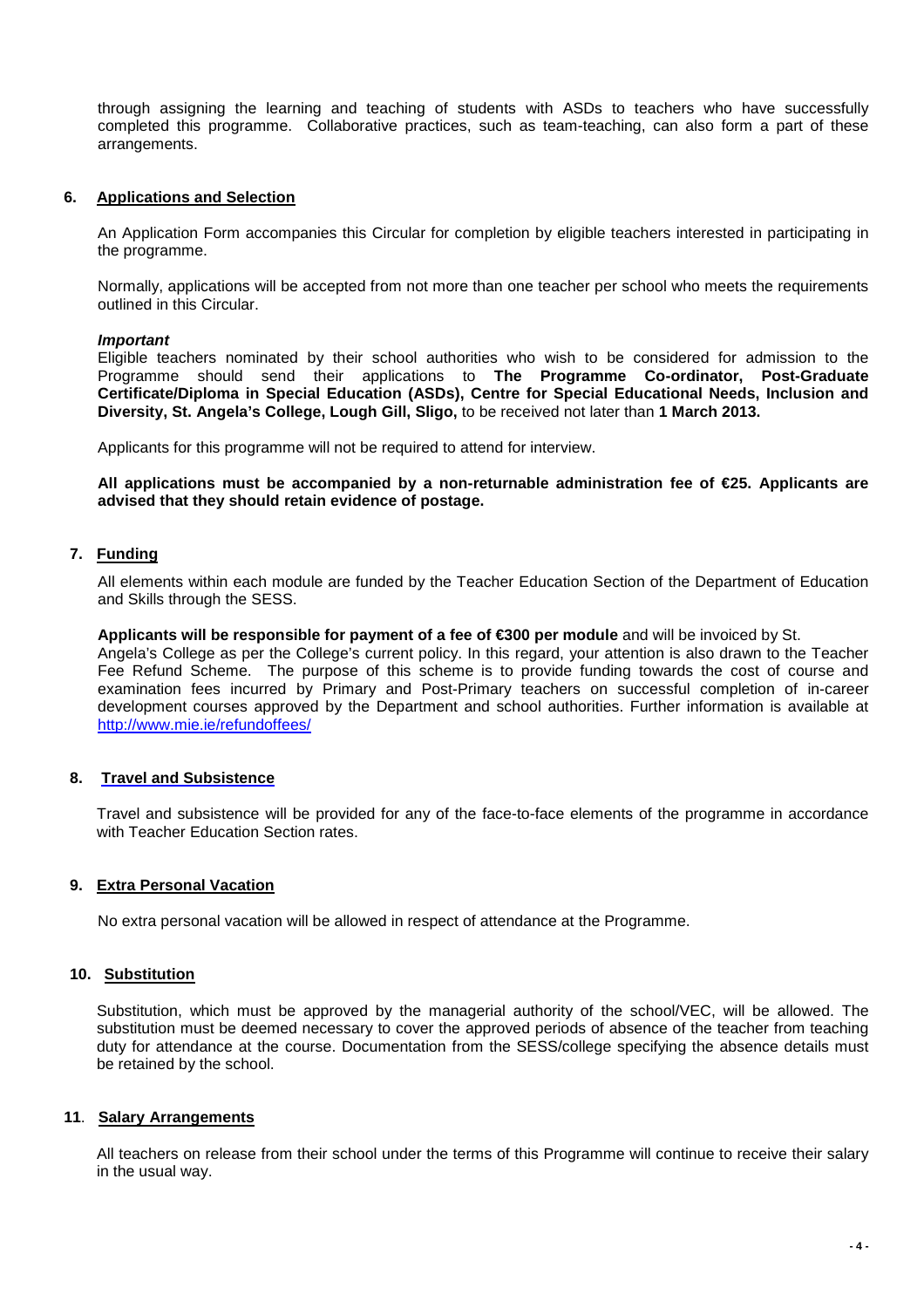## **12. Allowances**

Please note that successful completion of this programme will not result in any entitlement to additional remuneration from the Department of Education and Skills.

## **13. Master's Programme**

Those who successfully complete the Post-Graduate Diploma in Special Education (ASDs), and who satisfy the relevant requirements, are eligible to progress to an MA in Special Educational Needs (ASDs) at St. Angela's College. Further information on the MA in Special Educational Needs (ASDs) Programme in St. Angela's College is available on the St. Angela's website, www.stangelas.nuigalway.ie.

Eddie Ward Principal Officer

January 2013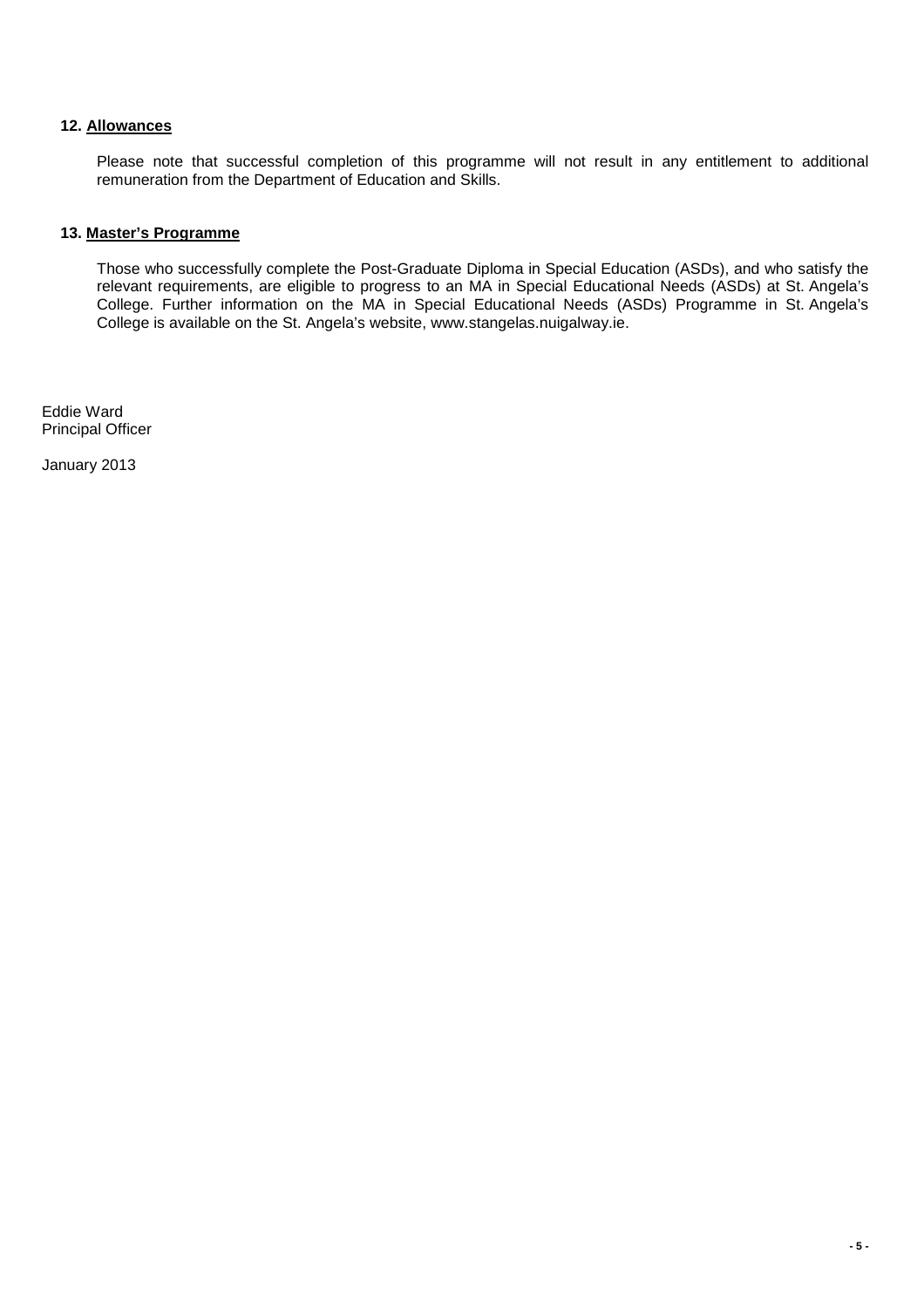# **APPENDIX A**

# *Post-Graduate Certificate/Diploma in Special Education (Autistic Spectrum Disorders) 2013-2014*

## **Modules Elements**

| Module One   | <b>Understanding ASD</b>                                                                                                                                                                                     | <b>Introductory Day</b><br>٠<br><b>SESS-4 Day Introductory Course</b><br>Sensory, Motor and Relationship Perspectives<br>of the child with ASD<br><b>Understanding Autism (on-line)</b><br>п<br>ASD $&$ Co-occurring needs<br>ш<br>Class Visit (SESS Advisory Team: ASD)<br>Placement                                                                                                                                                                                         |  |
|--------------|--------------------------------------------------------------------------------------------------------------------------------------------------------------------------------------------------------------|-------------------------------------------------------------------------------------------------------------------------------------------------------------------------------------------------------------------------------------------------------------------------------------------------------------------------------------------------------------------------------------------------------------------------------------------------------------------------------|--|
| Assessment   | <b>Professional Portfolio</b>                                                                                                                                                                                |                                                                                                                                                                                                                                                                                                                                                                                                                                                                               |  |
| Module two   | Assessment,<br>Planning<br>and<br><b>Curricular Access</b>                                                                                                                                                   | <b>ABBLS</b><br>п<br><b>VB MAPP</b><br>ш<br>PEP3 or T-TAP<br>٠<br><b>Individualised Planning</b><br>Accessing the Curriculum<br><b>PECS</b><br>Lámh<br>п<br>TEACCH (2 day)<br>Class Visit (SESS Advisory Team: ASD)                                                                                                                                                                                                                                                           |  |
| Assessment   | Case Study                                                                                                                                                                                                   |                                                                                                                                                                                                                                                                                                                                                                                                                                                                               |  |
| Module three | <b>Teaching Approaches</b>                                                                                                                                                                                   | Applied Behaviour Analysis (on-line)<br>٠<br><b>Social Stories Training</b><br>п<br>TEACCH (5-day)<br>٠<br>Language and Communication Development<br>for Students with ASD (Hanen)<br>Class Visit (SESS Advisory Team: ASD)<br>The following options are offered in this module and<br>participants must choose two from the following list<br>Floor-Time<br><b>Mental Health</b><br>Transition<br>٠<br><b>Relationships and Sexuality Education</b><br>Intensive Interaction |  |
| Assessment   | Profile, IEP and Practicum                                                                                                                                                                                   |                                                                                                                                                                                                                                                                                                                                                                                                                                                                               |  |
| Module four  | Management<br>Self<br>and<br>Behaviour                                                                                                                                                                       | Social Skills training<br>п<br><b>Challenging Behaviour</b><br>Contemporary Applied Behaviour Analysis<br>courses<br>Class<br>Visit<br>(SESS)<br>Advisory<br>Team:<br>п<br>Behaviour)                                                                                                                                                                                                                                                                                         |  |
| Assessment   | <b>Literature Review</b>                                                                                                                                                                                     |                                                                                                                                                                                                                                                                                                                                                                                                                                                                               |  |
| Practicum    | Completion of the practicum is an essential element for both the Post-Graduate<br>Certificate and the Post-Graduate Diploma in Special Education (Autistic Spectrum<br>Disorders (See section 3 of Circular) |                                                                                                                                                                                                                                                                                                                                                                                                                                                                               |  |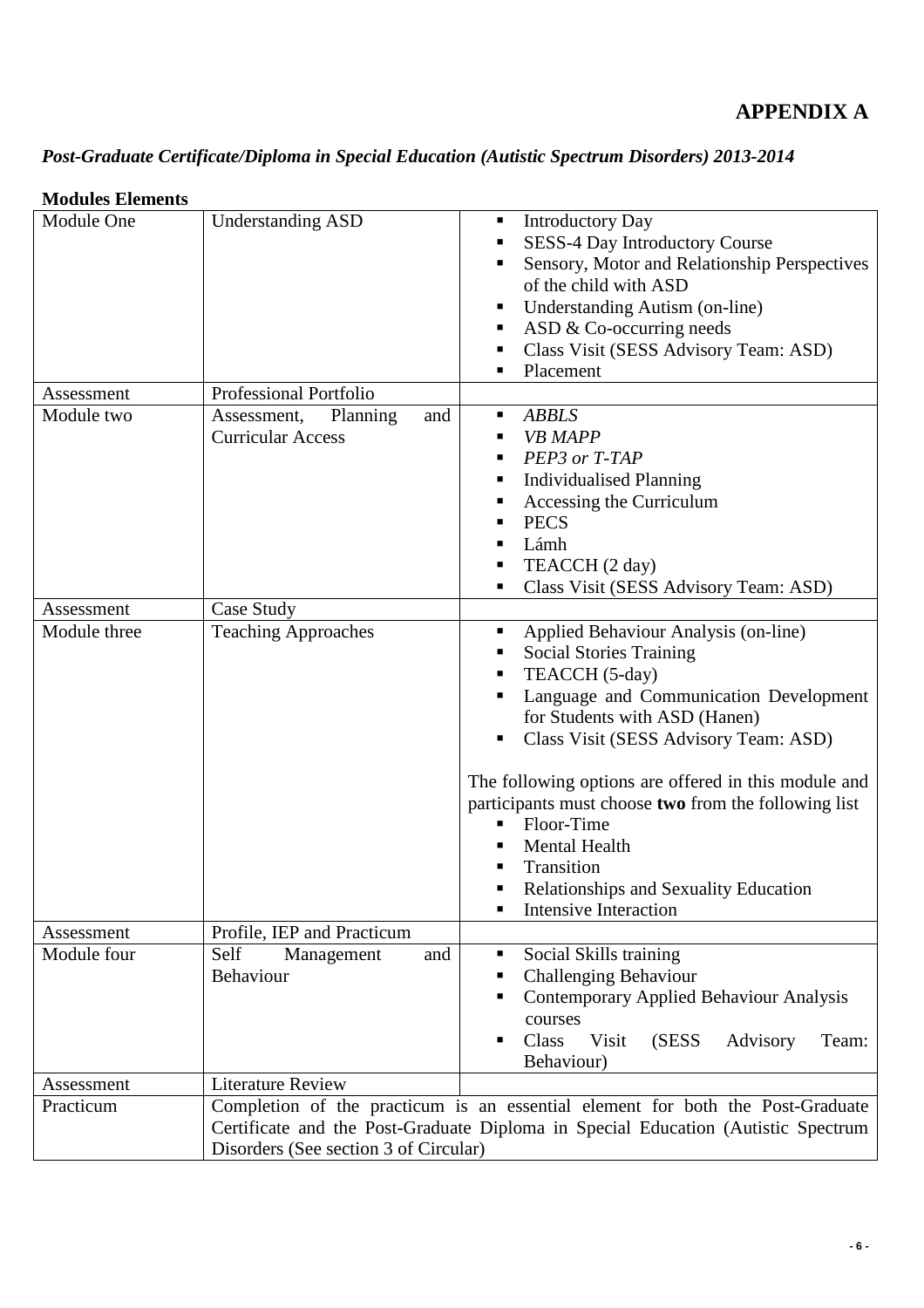*Post-Graduate Certificate/Diploma in Special Education (Autistic Spectrum Disorders) 2013-2014* 

## **Post Graduate Programme**

# *Post Graduate Certificate*

| Module one   | Understanding ASDs |
|--------------|--------------------|
| Core Module) |                    |

## *And*

| Module two | Assessment, Planning, Applications and |
|------------|----------------------------------------|
|            | <b>Curricular Access</b>               |

## *Or*

|--|

# *Post Graduate Diploma*

| Module one   | <b>Understanding ASDs</b>              |
|--------------|----------------------------------------|
| Module two   | Assessment, Planning, Applications and |
|              | <b>Curricular Access</b>               |
| Module three | <b>Teaching Approaches</b>             |
| Module four  | Self Management and Behaviour          |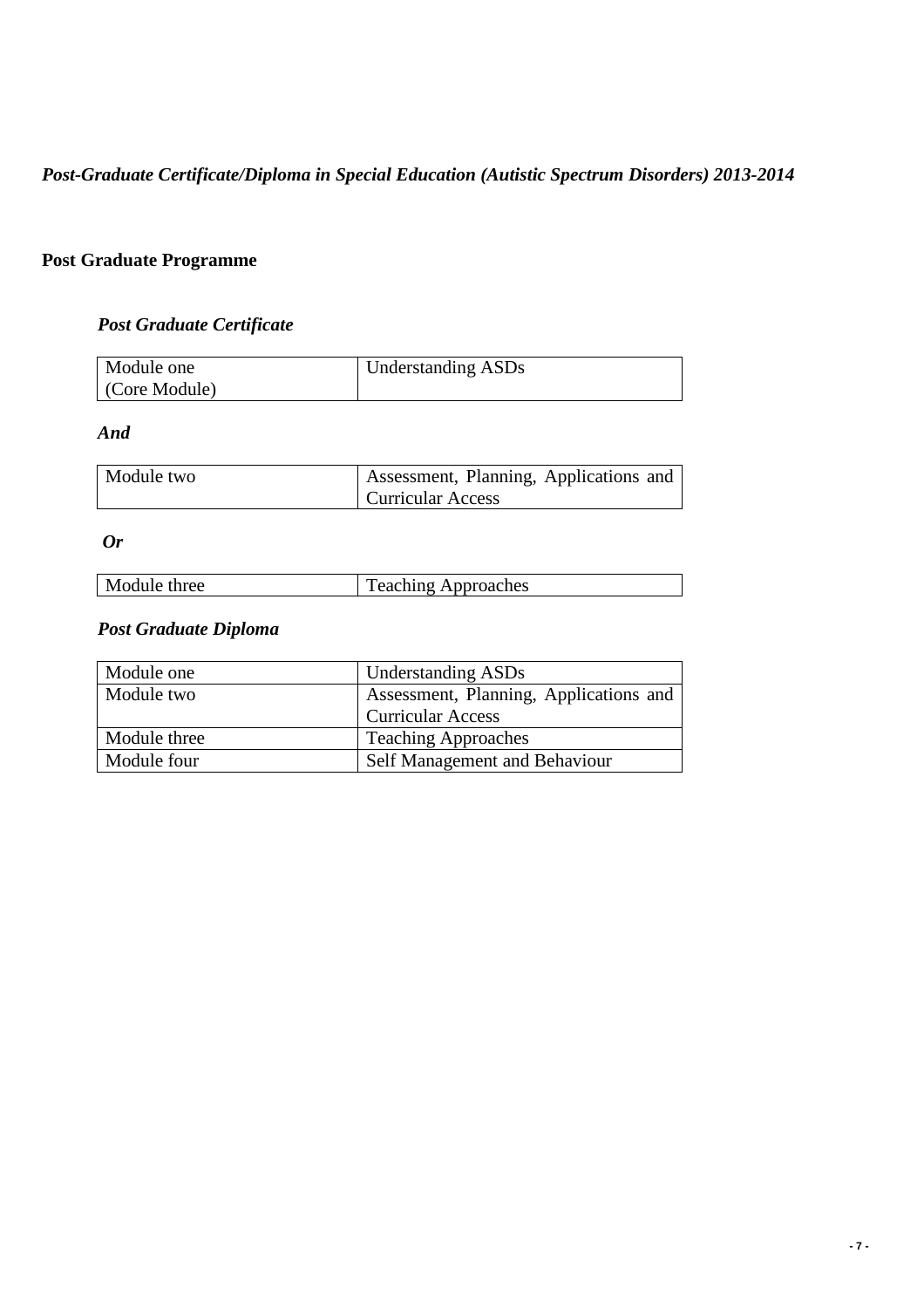

**Circular: 0002/2013**

# **Post-Graduate Certificate/Diploma Programme of Continuing Professional Development for Teachers working with Students with Special Educational Needs (Autistic Spectrum Disorders)**

# **ST ANGELA'S COLLEGE, SLIGO**

# **APPLICATION FORM FOR ADMISSION**

**Please complete this form and return together with the a €25 administration fee to**

**Programme Co-ordinator, Post-Graduate Certificate/Diploma in SEN (ASDs), Centre for Special Educational Needs, Inclusion and Diversity, St. Angela's College, Lough Gill, Sligo On or before 5pm on 1st March 2013.**

**Application is being made to participate in<sup>2</sup> (please tick as appropriate):** 

 $\overline{a}$ 

 **Post-Graduate Certificate in Special Education (ASDs)** 

 **Post-Graduate Diploma in Special Education (ASDs)** 

 $^{2}$ Please note that this is a signal of intent only, to facilitate organisation and administration. Applicants may reconsider their chosen options as they access the various modules.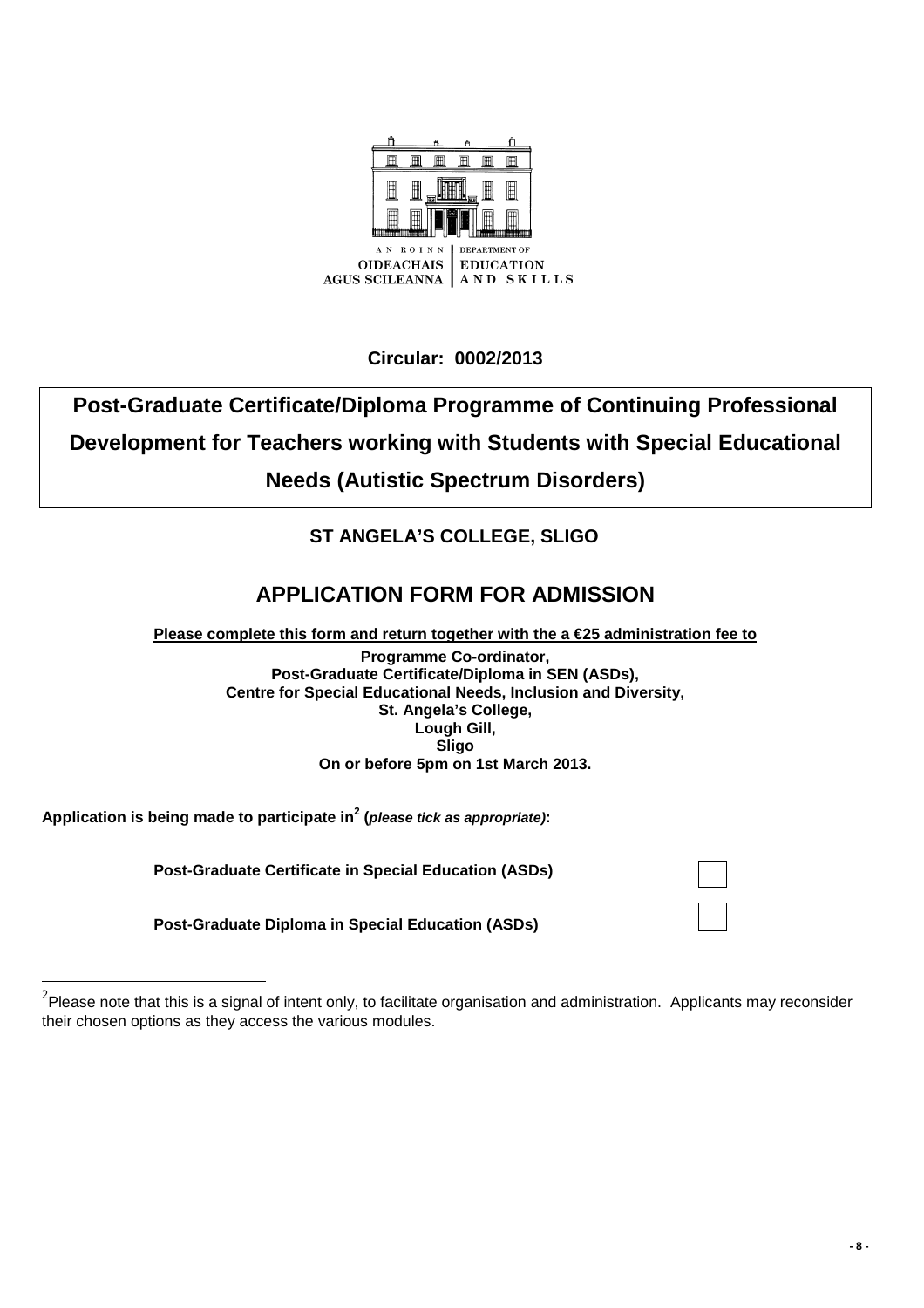## **1. Personal Details**

| 2.                                                                                      | Registration Details (Per Teaching Council Registration Certificate or Confirmation of Registration letter)* |
|-----------------------------------------------------------------------------------------|--------------------------------------------------------------------------------------------------------------|
|                                                                                         |                                                                                                              |
|                                                                                         | *A copy of the Registration Certificate or a Confirmation of Registration letter must accompany this form.   |
| 3.<br><b>Current Teaching Position</b>                                                  |                                                                                                              |
| 3 (a) Please tick which of the following best describes your current Employment Status: |                                                                                                              |
| Contract of Indefinite Duration (CID)                                                   | $\left( \quad \right)$                                                                                       |
| <b>Fixed Term Contract</b>                                                              | $\begin{array}{ccc} \end{array}$                                                                             |
| Permanent                                                                               |                                                                                                              |
| Other, please specify: ______________                                                   |                                                                                                              |

If employed in a Part Time capacity, for how many hours are you employed? \_\_\_\_\_\_\_\_\_\_\_\_\_\_\_\_\_\_\_\_\_\_\_\_\_\_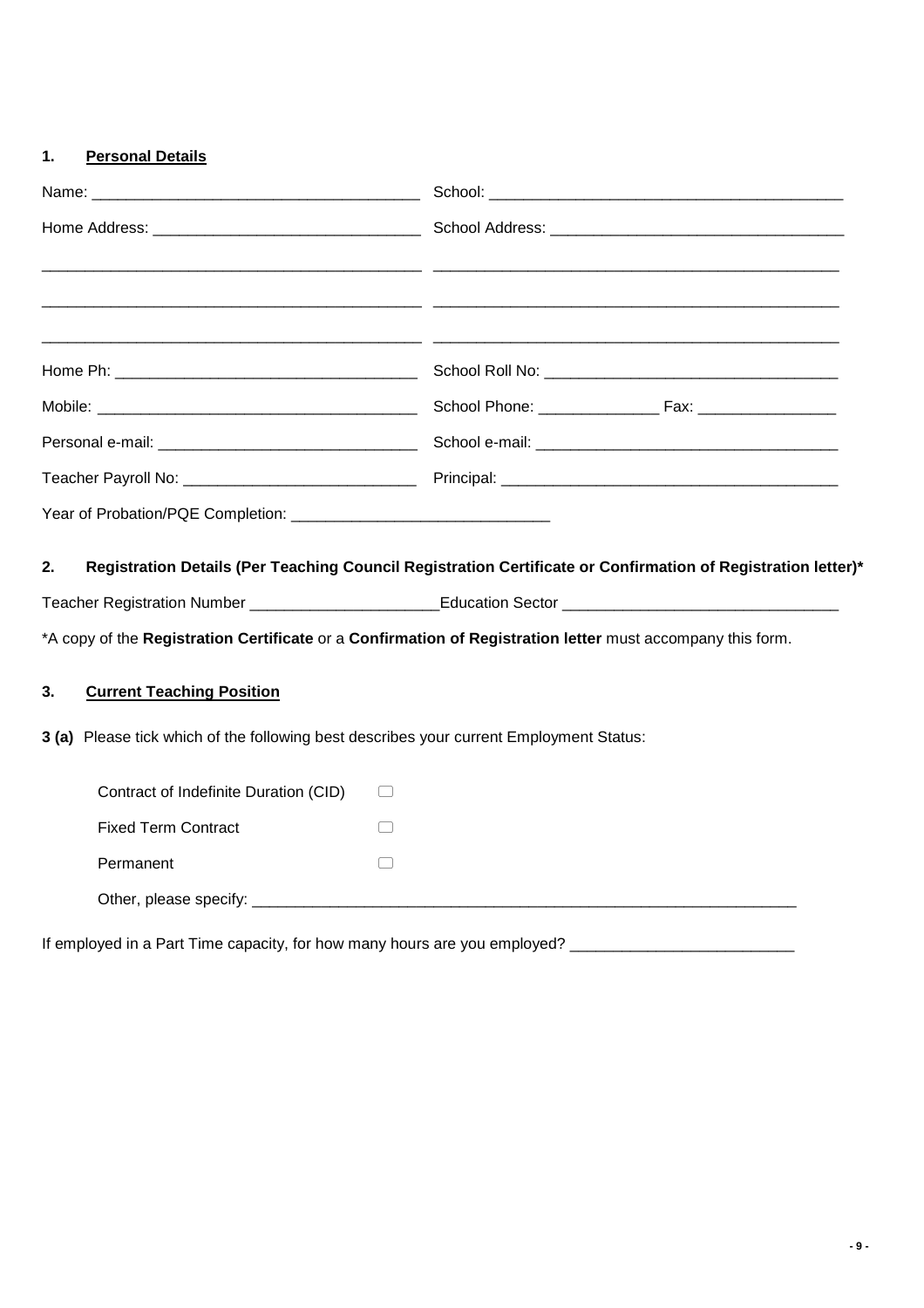**3 (b)** Please tick which of the following best describes the teaching position you will hold in 2013/2014:

## **Mainstream Primary School**

|   | Class teacher who is teaching a significant number of students with ASDs                                                                                                                                                                               | □                               |
|---|--------------------------------------------------------------------------------------------------------------------------------------------------------------------------------------------------------------------------------------------------------|---------------------------------|
|   | Resource teacher for students with special educational needs, currently teaching students with ASDs                                                                                                                                                    |                                 |
|   | Learning /Language Support Teacher (GAM/EAL) currently teaching students with ASDs.                                                                                                                                                                    | $\begin{array}{cc} \end{array}$ |
|   | Teacher in a special class for students with ASDs                                                                                                                                                                                                      | □                               |
|   | Teacher in a special class for students with special educational needs, which includes students with ASDs. $\Box$                                                                                                                                      |                                 |
|   |                                                                                                                                                                                                                                                        |                                 |
|   | <b>Mainstream Post-Primary School</b>                                                                                                                                                                                                                  |                                 |
|   | Subject teacher, where a significant number of students with ASDs are accessing the subject area. (specify<br>which subject).<br><u> a shekara ta 1999 na matsayin a shekara ta 1991 na shekara ta 1991 na shekara ta 1991 na shekara ta 1991 na s</u> |                                 |
| ٠ | Resource Teacher for students with special educational needs, currently teaching students with ASDs.                                                                                                                                                   | $\left( \quad \right)$          |
| ٠ | Learning /Language Support Teacher, currently teaching students with ASDs.                                                                                                                                                                             | □                               |
|   | Teacher in a special class for students with ASDs.                                                                                                                                                                                                     | □                               |
|   | Teacher in a special class for students with special educational needs, which includes students with ASDs. $\Box$                                                                                                                                      |                                 |
|   |                                                                                                                                                                                                                                                        |                                 |
|   | <b>Special School</b>                                                                                                                                                                                                                                  |                                 |
| ٠ | Class teacher teaching students with special educational needs, which includes students with ASDs.                                                                                                                                                     |                                 |
| ٠ | Class teacher teaching students with ASDs.                                                                                                                                                                                                             |                                 |
| ٠ | Subject teacher where students with ASDs are accessing the subject area<br>(specify which subject).                                                                                                                                                    |                                 |
|   | Principal of a Special School where the Principal is in a teaching role and has students with ASDs<br>in his/her class.                                                                                                                                |                                 |
|   |                                                                                                                                                                                                                                                        |                                 |
|   |                                                                                                                                                                                                                                                        |                                 |

Please state the number of students with ASDs whom you are currently teaching in school or will be teaching for the duration of the Programme: \_\_\_\_\_\_\_\_\_\_\_

Please state the number of students with special educational needs (other than ASDs) who you are currently teaching in school or will be teaching for the duration of the Programme.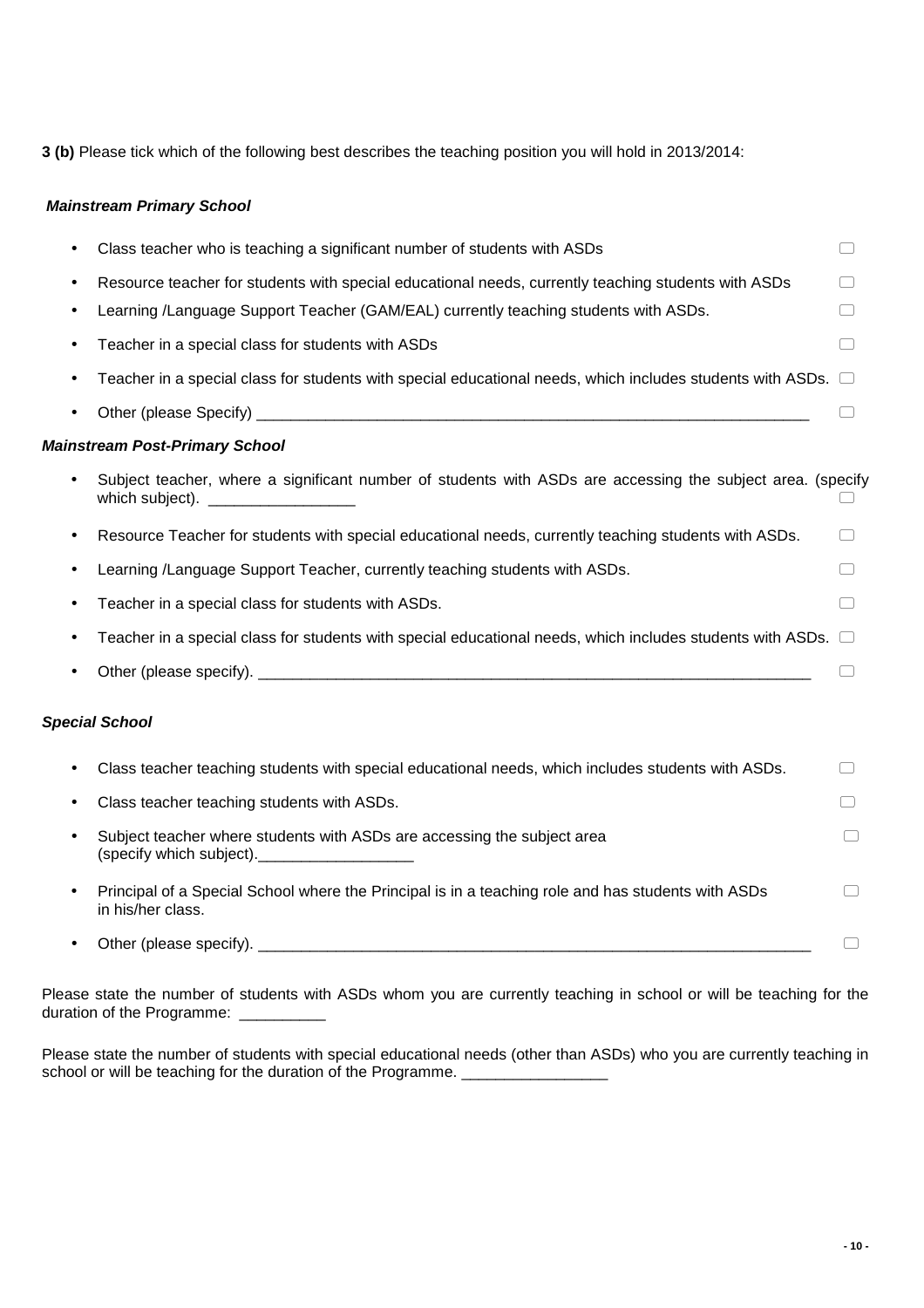## **3 (c) Please state:**

| $\bullet$ | Your total number of years teaching             |  |
|-----------|-------------------------------------------------|--|
| $\bullet$ | Number of years teaching in your present school |  |
| $\bullet$ | Number of years teaching students with ASDs     |  |
|           | When were you appointed to your present post    |  |
|           | Date of establishment of this post              |  |

**3 (d)** Please give a brief description of the students, stating categories of special educational need, with whom you currently work:

**3 (e)** For mainstream Post-Primary Teachers only:

Please state number of learning support/resource hours you are allocated in total \_\_\_\_\_\_\_\_\_\_\_\_\_\_\_

Please state number of hours which are spent supporting students with ASDs \_\_\_\_\_\_\_\_\_\_\_\_\_\_\_\_\_\_\_\_\_\_\_\_\_\_\_\_\_\_\_\_\_\_\_

• Please state subject(s) which you also teach \_\_\_\_\_\_\_\_\_\_\_\_\_\_\_\_\_\_\_\_\_\_\_\_\_\_\_\_\_\_\_\_\_

**3 (f)** For the school year 2013/2014, for how many hours per week will you be timetabled in the following areas of work:

 $\mathcal{L}_\mathcal{L} = \mathcal{L}_\mathcal{L} = \mathcal{L}_\mathcal{L} = \mathcal{L}_\mathcal{L} = \mathcal{L}_\mathcal{L} = \mathcal{L}_\mathcal{L} = \mathcal{L}_\mathcal{L} = \mathcal{L}_\mathcal{L} = \mathcal{L}_\mathcal{L} = \mathcal{L}_\mathcal{L} = \mathcal{L}_\mathcal{L} = \mathcal{L}_\mathcal{L} = \mathcal{L}_\mathcal{L} = \mathcal{L}_\mathcal{L} = \mathcal{L}_\mathcal{L} = \mathcal{L}_\mathcal{L} = \mathcal{L}_\mathcal{L}$ 

Special Class: external work:  $\blacksquare$ Team-Teaching: \_\_\_\_\_\_\_\_\_\_\_\_\_\_\_\_\_\_\_\_

Consultation with Colleagues/Parent/Others (please specify):

Other (please specify):

**Please confirm with your Principal that you are, or will be, working with students with ASDs for the duration of the Programme.** 

**I have certified with my Principal that this will be the case: Yes:**  $\Box$  **No:**  $\Box$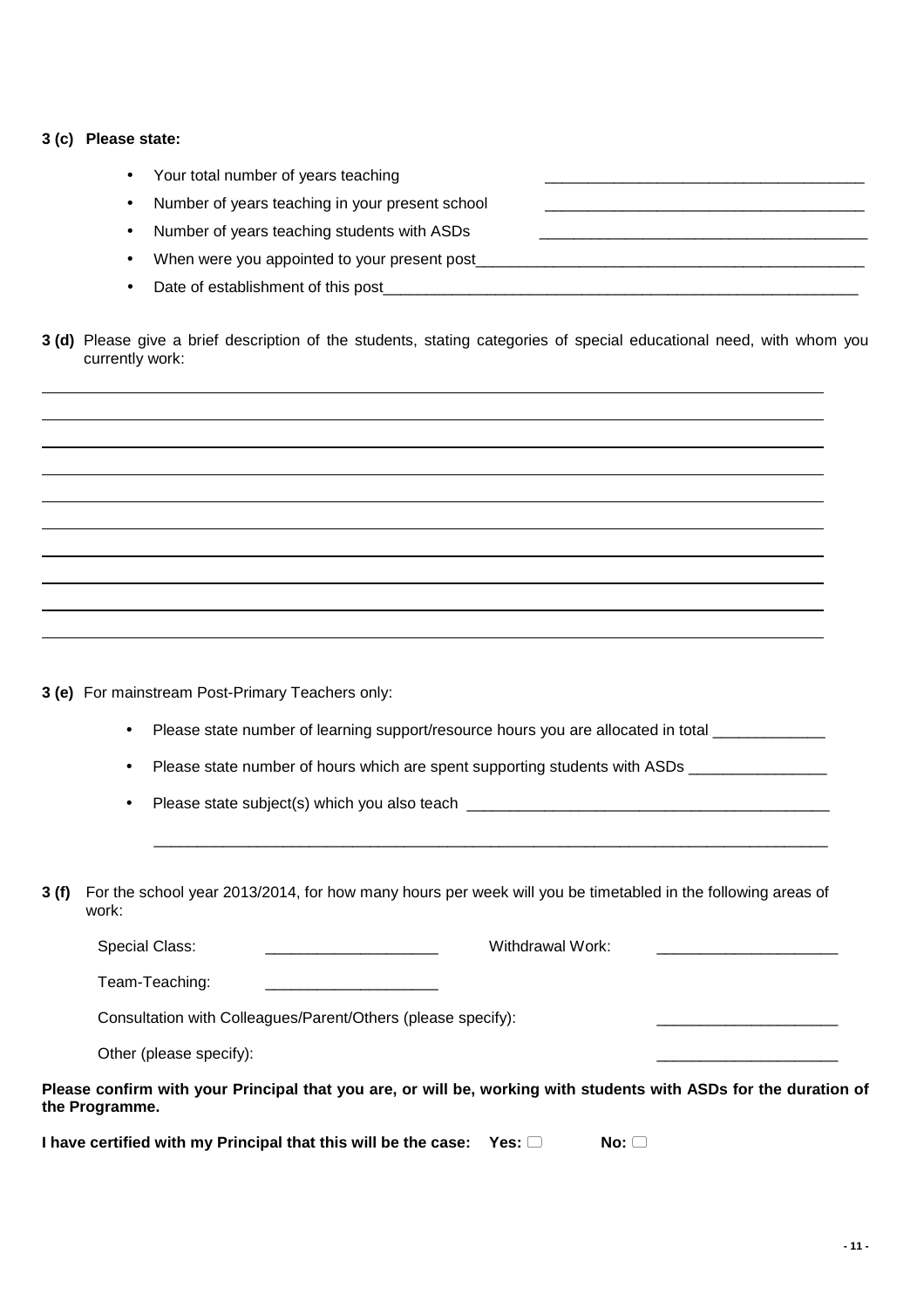## **4. Mainstream School only: Range of Support Services**

**4 (a)** Excluding your position, please specify the range of support services currently in your school (state number)

| Learning/Language Support Teachers: |                                                                |           |  |
|-------------------------------------|----------------------------------------------------------------|-----------|--|
|                                     | Resource Teachers for students with special educational needs: |           |  |
| <b>Special Class Teachers:</b>      |                                                                |           |  |
| Other                               | (please)                                                       | specify): |  |
|                                     |                                                                |           |  |

4 (b) Have you previously attended a course (short/Post-Graduate) pertaining to special education? Yes  $\Box$  No  $\Box$ 

| Topic | Date | Duration | Venue |
|-------|------|----------|-------|
|       |      |          |       |
|       |      |          |       |
|       |      |          |       |

## **5. Previous Teaching Experience**

| 5 (a) Number of years teaching mainstream classes: |        |  |
|----------------------------------------------------|--------|--|
| Name and Address of School(s):                     | Dates: |  |
|                                                    |        |  |
|                                                    |        |  |
|                                                    |        |  |

**5 (b)** Prior to taking up your current teaching position, please state number of years in special schools/ special classes/ resource/ learning support teaching:

| Name and Address of School(s):  | Dates: |
|---------------------------------|--------|
| (Please specify teaching role): |        |

j.

j. j.

**5 (c)** Any other relevant experience in educational settings: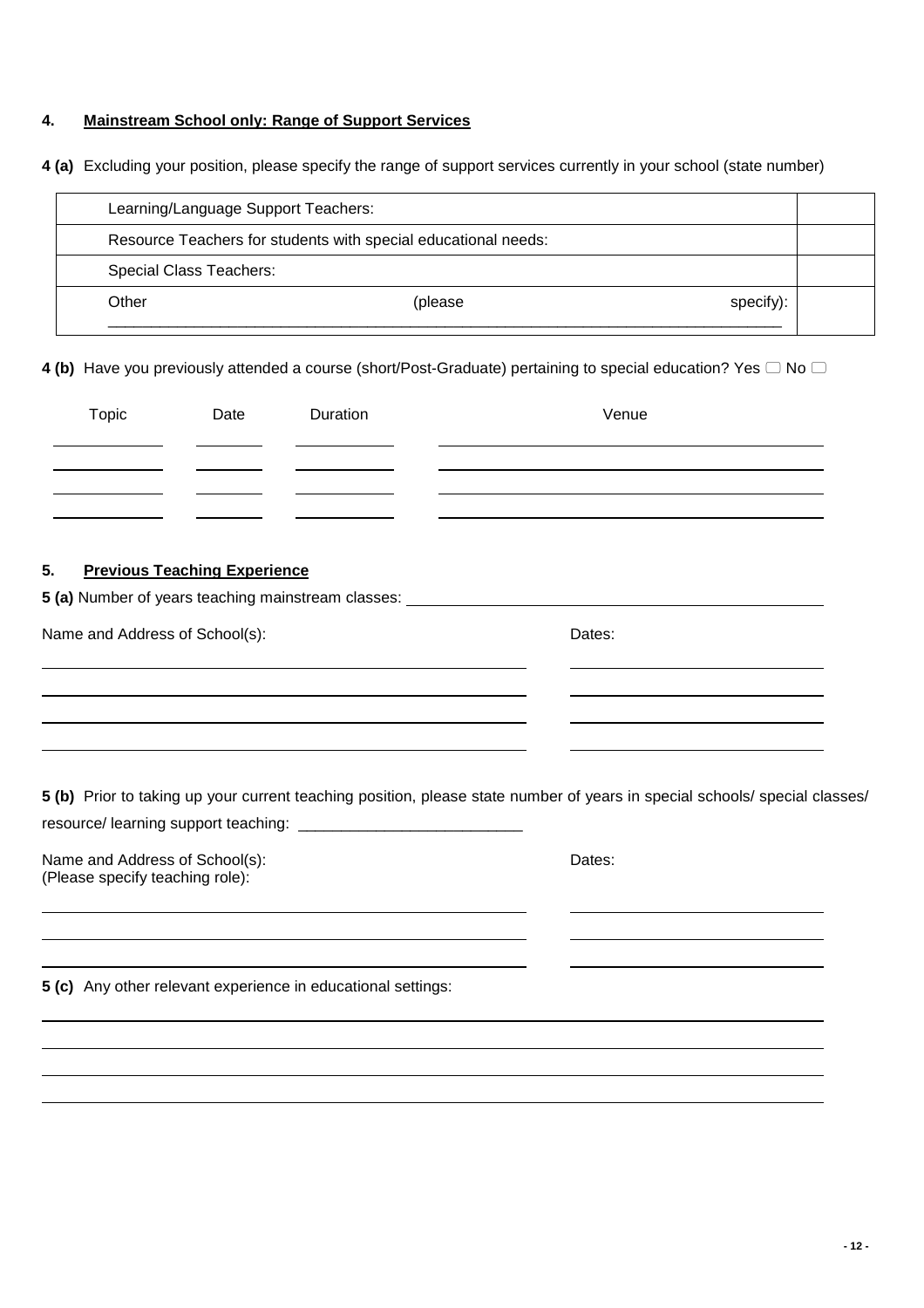## **6. Professional or other qualifications held**

| College,<br>University<br>or other<br>Awarding<br><b>Body</b> | Dates of attendance<br>and whether<br>full-<br>time or<br>part-time | Degree or other<br><b>Qualifications</b><br>obtained/to be<br>obtained | Grade/<br><b>Class</b><br>(if any) | Subject(s) | Date of<br>Award |
|---------------------------------------------------------------|---------------------------------------------------------------------|------------------------------------------------------------------------|------------------------------------|------------|------------------|
|                                                               |                                                                     |                                                                        |                                    |            |                  |
|                                                               |                                                                     |                                                                        |                                    |            |                  |

## **7. Previous Professional Development (E.g. SESS, In-service). Please also see list of courses as in Appendix A.**

| Name & Dates of<br>Professional<br><b>Development Course</b> | <b>Duration</b> | Grade/<br><b>Class</b><br>(if any) | Subject(s) | Year of<br><b>Completion of</b><br>Professional<br><b>Development</b><br>Course | <b>Accrediting Body</b> |
|--------------------------------------------------------------|-----------------|------------------------------------|------------|---------------------------------------------------------------------------------|-------------------------|
|                                                              |                 |                                    |            |                                                                                 |                         |
|                                                              |                 |                                    |            |                                                                                 |                         |

## **8**. **Additional Information**

**8 (a)** Have you previously applied for the Post-Graduate Certificate/Diploma in Special Education (Autistic Spectrum Disorders (ASDs)) Professional Development Programme? Yes  $\Box$  No  $\Box$ 

If yes, what year did you apply? \_\_\_\_\_\_\_\_\_\_\_\_\_\_\_\_\_\_\_\_\_\_\_\_\_\_\_\_\_\_\_\_\_\_\_\_\_\_\_\_\_\_\_\_\_\_\_\_\_\_\_\_\_\_\_\_\_\_

**8 (b)** Please indicate your reason(s) for seeking a place on this continuing professional development programme: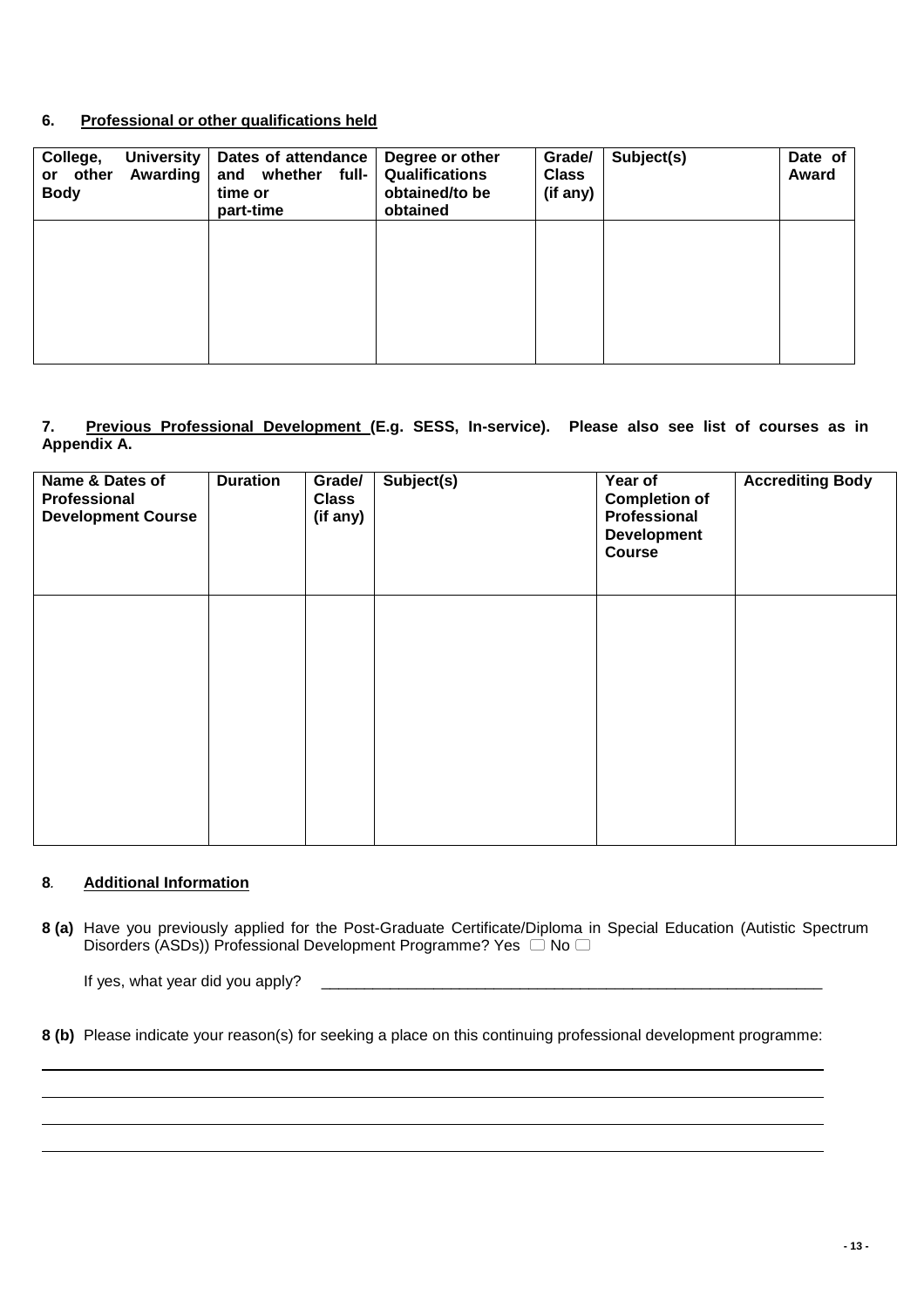**8 (c)** Any other information that you feel may help in assessing your application for this Programme:

# **9. Name, address and roll numbers of all the schools in which you currently teach: School Name School Address School Roll Number**

## **10. To be Completed by Applicant**

I have read Circular 0002/2013 and I agree to fulfil the necessary conditions of participation in the programme for which I am making application. I certify that all the information given on this form is correct and if admitted to the programme, I undertake to observe all the rules and regulations of St. Angela's College, Sligo and to fulfil the necessary conditions of the programme.

I understand that evidence of Garda vetting is required for participation in the course.

**SIGNED:** \_\_\_\_\_\_\_\_\_\_\_\_\_\_\_\_\_\_\_\_\_\_\_\_\_\_\_\_\_\_\_\_\_\_\_ **DATE:** \_\_\_\_\_\_\_\_\_\_\_\_\_\_\_\_\_\_\_\_\_\_\_\_\_\_